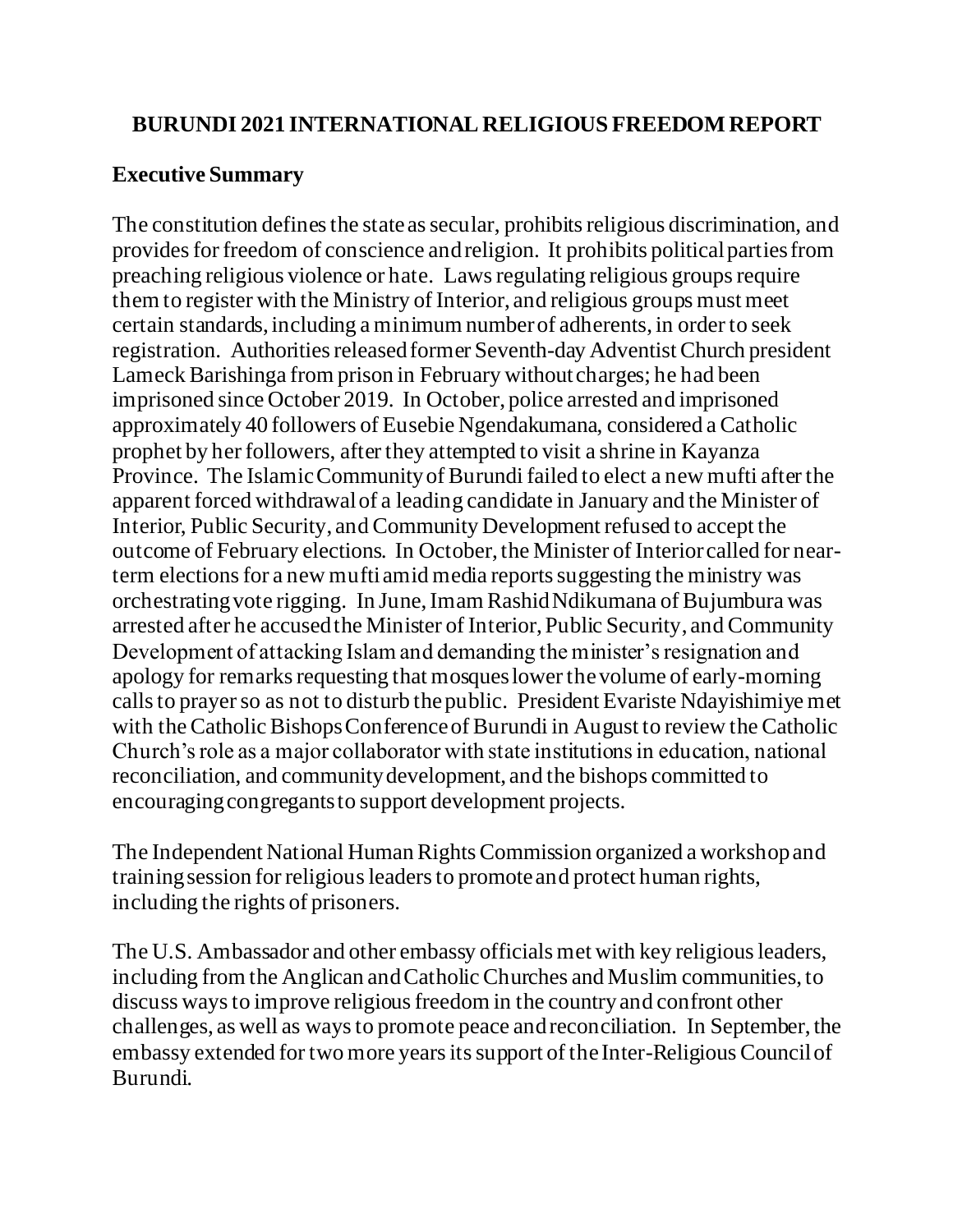# **Section I. Religious Demography**

The U.S. government estimates the total population at 12.2 million (midyear 2021). According to the 2008 national census(the most recent), 62 percent of the population is Roman Catholic, 21.6 percent Protestant, 2.5 percent Muslim, and 2.3 percent Seventh-day Adventist. Another 6.1 percent have no religious affiliation, and 3.7 percent belong to indigenous religious groups. The head of the Islamic Community of Burundi, however, estimates Muslims constitute 10-12 percent of the population. The Muslim population lives mainly in urban areas; most are Sunni, although there are some Shia communities as well as a small number of Ismaili Muslims in Bujumbura. Groups that together constitute less than 5 percent of the population include Church of the Rock, Free Methodist, Jehovah's Witnesses, Orthodox Christians, The Church of Jesus Christ of Latter-day Saints, Eglise Vivante, Eglise du Bon Berger, Hindus, and Jains. According to 2018 statistics from the Ministry of Interior, there are approximately 1,000 religious groups in the country.

# **Section II. Status of Government Respect for Religious Freedom**

# **Legal Framework**

The constitution establishes a secular state; prohibits religious discrimination; recognizes freedom of thought, conscience, and religion;and provides for equal protection under the law regardless of religion. These rights may be limited by law in the general interest or to protect the rights of others, and may not be abused to compromise national unity, independence, peace, democracy, or the secular nature of the state, or to violate the constitution. The constitution prohibits political parties from preaching religious violence, exclusion, or hate.

By law, all religious celebrations and prayer sessions must not cause harm to the natural environment and must respect public order.

The government recognizes and registers religious groups through a 2014 law governing the operational framework of religious groups,which states these organizations must register with the Ministry of Interior. There is a 20,000 Burundian franc (\$10) fee for registration. Each religious group must provide the denomination or affiliation of the institution, a copy of its bylaws, the address of its headquarters in the country, an address abroad if the local institution is part of a larger group, and the names and addresses of the association's governing body and legal representative. Registration also requiresidentifying any property and bank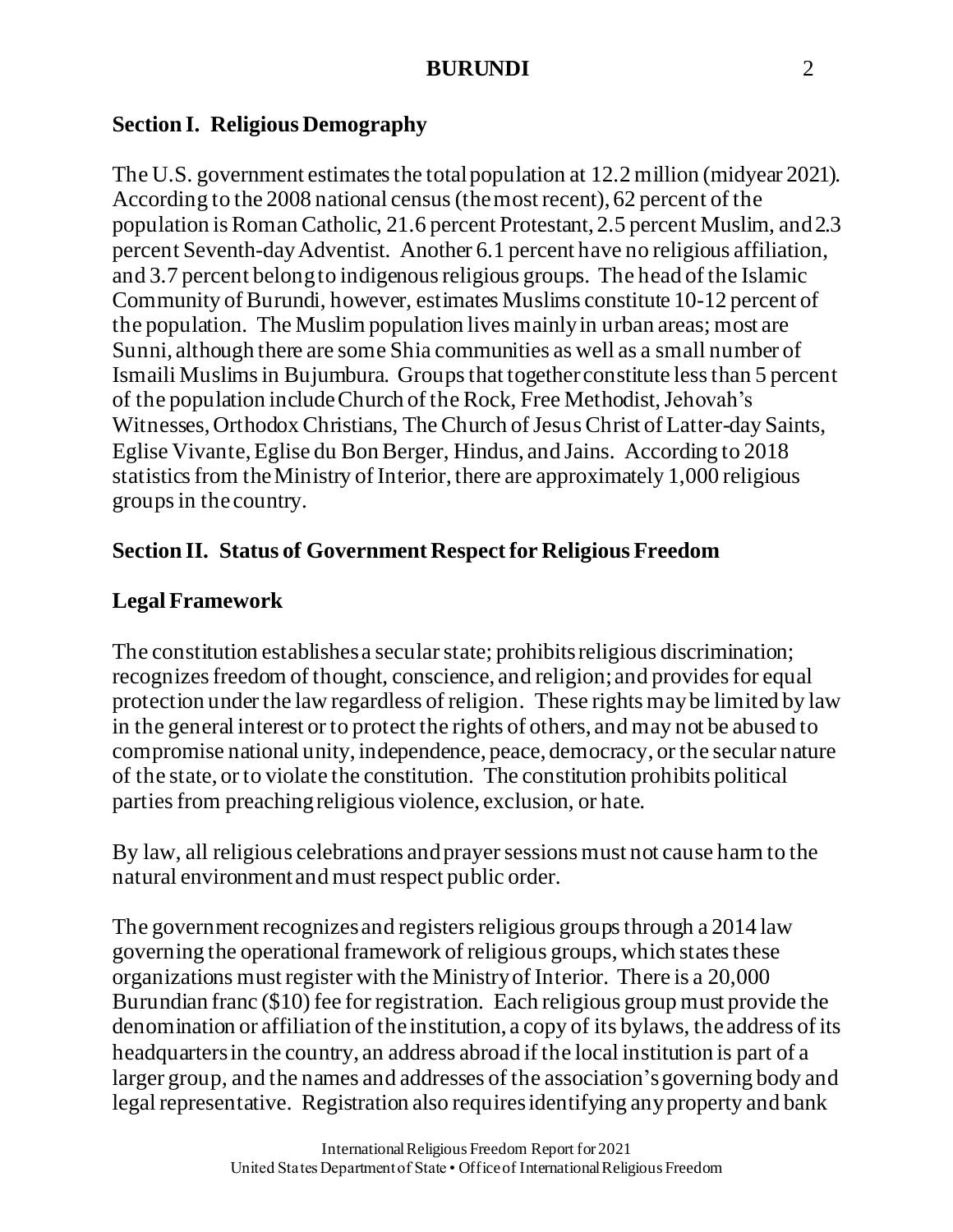accounts owned by the religious group. The ministry usually processes registration requests within two to four weeks. Leaders, administrators, or adherents of religious groups who continue to practice after denial of their registration application, or after a group has been dissolvedor suspended, are subject to six months to five years of imprisonment, a fine, or both.

The law regulating religious groups provides additional specific registration requirements. Any new, independentreligious group based in the country must have a minimum of 300 membersto qualify. Foreign-based religious groups seeking to establish a presence in the country must have at least 500 membersto qualify. The law prohibits foreigners from being part of executive and decisionmaking committees of religious groups at the national level.

The law on religious groups does not provide broad tax exemptions or other benefits; however, the financial laws exempt from tax goods imported by religious groupsif the groups can demonstrate importation of the goods is in the public interest. Some religious schools have agreements with the government entitling them to tax exemptions when investing in infrastructure or purchasing school equipment and educational materials.

The official school curriculum includes religion and morality classes for all primary and secondary schools. The program offers religious instruction in Catholicism, Protestantism, and Islam, although all classes may not be available if the number of students interested is insufficient in a particular school. Students are free to choose from one of these three classes or attend morality classes instead.

The country is a party to the International Covenant on Civil and Political Rights.

### **Government Practices**

Authorities released former Seventh-day Adventist Church president Lameck Barishinga from prison in February; he hadbeen arrested and imprisoned since October 2019 without formal charges. His arrest followed a dispute among leaders within the Burundi Seventh-day Adventist Church, including a disagreement over the disposition of church fundsthat led to violence among church members. The East-Central Africa Division of the Seventh-day Adventist Church issued an official statement in February thanking God, the Government of Burundi, and people around the world for Barishinga's release, characterizing his imprisonment as having been "for his faith."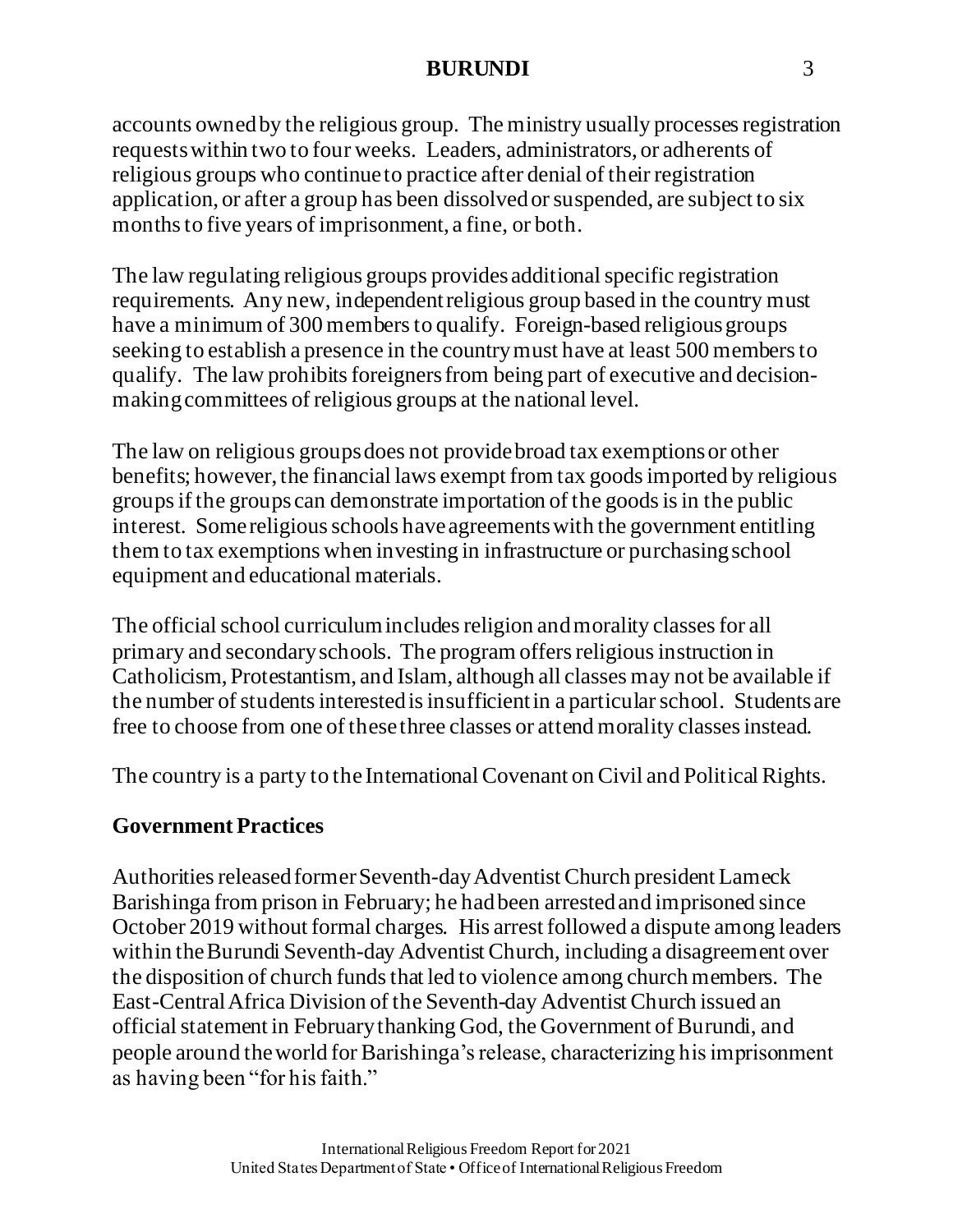Media reported that police arrested approximately 40 followers of Eusebie Ngendakumana, also known as Zebiya, on October 12 and detained them in an Ngozi prison on charges of public disturbance after they attempted to visit a shrine in anticipation of a Marian apparition (appearance of the Virgin Mary). Ngendakumana, whom her followers described as a Catholic prophet, set up a shrine at her home in Businde, Gahombo commune,in Kayanza Province, stating that she had regular visions of the Virgin Mary on the 12th of each month, and urged followers to join her. Her followers, who had been deported from the Democratic Republic of the Congo to Burundi in 2020 after five years spent in South Kivu and North Kivu Provinces in eastern Congo, said they feared for their safety in Burundi and believed that Businde is a holy place where they had to make a pilgrimage and commune with God. Community residents complained of noise levels and a lack of respect for their property on the part of Ngendakumana's followers, which led to physical altercations between the groups, causing police to intervene and prohibit the followers from accessing the shrine. Police had sought to locate and arrest Ngendakumana for six years on charges of "inciting civil disobedience." Thegroup hadnot sought accreditation as a religious denomination because members stated they considered themselves members of the Catholic Church. Catholic Church representatives in the country stated publicly that Ngendakumana did not represent the Church.

Following disputes over the election of their next leader, representatives of the Islamic Community of Burundi (COMIBU) met with Minister of Interior, Public Security, and Community Development Gervais Ndirakobuca on October 16 to discuss its election plans. Disagreements on succession within COMIBU arose after the August 2020 resignation of the former mufti and legal representative of COMIBU, Sheikh Sadiki Kajandi, who resigned after being accused of selling COMIBU property and using the proceeds for personal benefit. The government then appointed Kajandi as ambassador to Saudi Arabia, andSheikh Jacques Ya'quub Nahayo, deputy mufti, became COMIBU's interim legal representative for a term of six months.

COMIBU's electoral commission put forward two candidates for the position of mufti in January, and the Superior Council of Sheikhs put forward its candidate, Sheikh Yusuf Gihete, a former legal representative of COMIBU. Several days later, the deputy mufti asked the Superior Council of Sheikhs to withdraw Gihete from consideration, indicating only that the decision for withdrawal came from "higher up."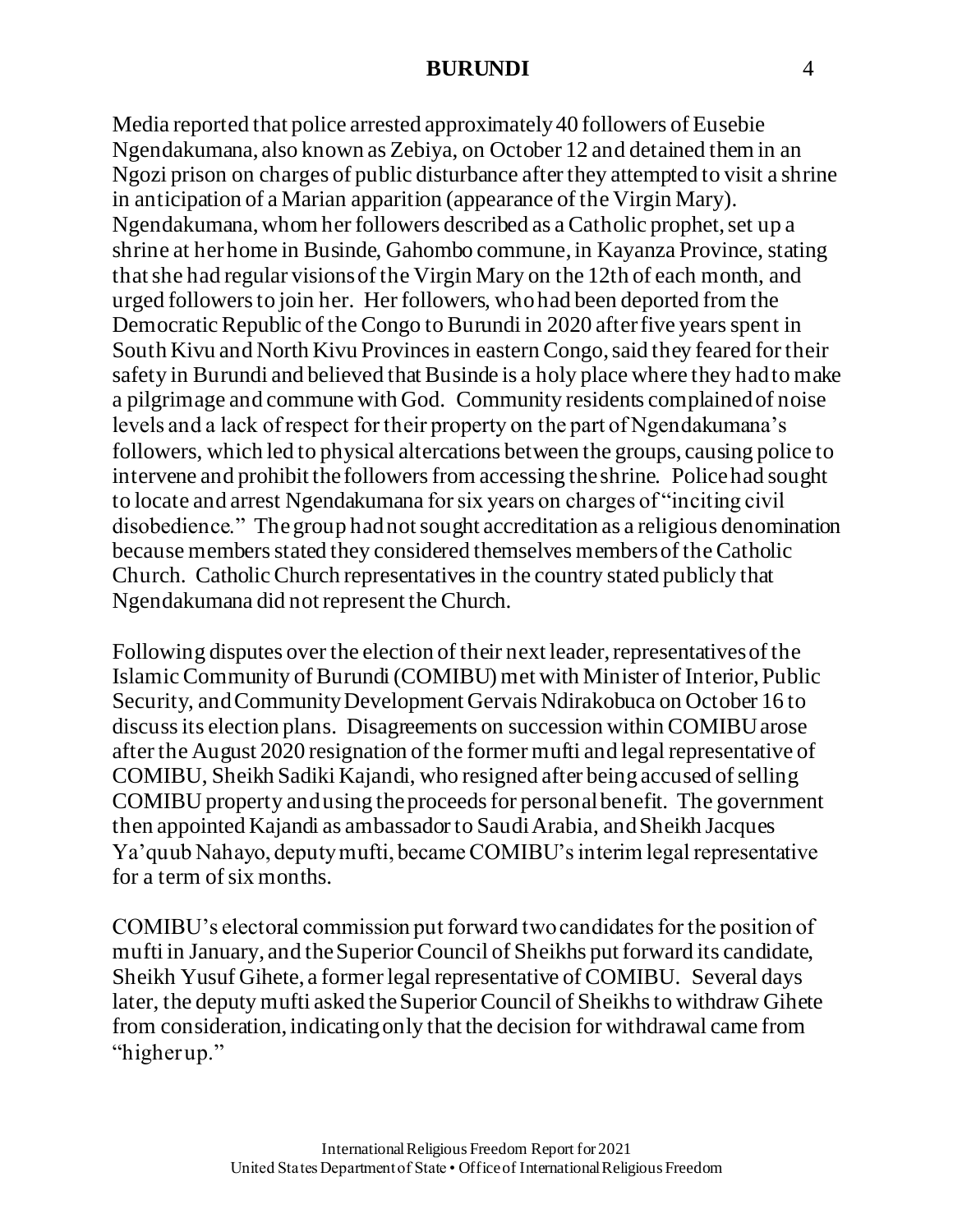In February, the COMIBU general assembly elected Sheikh Hassan Nyamweru as mufti, but the Ministry of Interior refused to accept and validate the results, stating that some individuals eligible to vote in the election were excluded from the opportunity to vote. Following the failed election, Minister of Interior Ndirakobuca agreed to a proposal by the deputy mufti for establishing a temporary management commission directed by the Superior Council of Sheikhs to lead COMIBU for one year on a nonrenewable basis. In October the minister invited the president of COMIBU's general assembly and the 11 bodies that make up COMIBU to attend a meeting to find a solution for organizing elections. Media reported that many in attendance were not legitimate members of the 11 COMIBU bodies, inferring that such attendees were there to support the candidate favored by the government. The Minister of Interior directed that elections should be held within two weeks of October 16. Elections finally took place on November 13, resulting in the election of Sheikh Shabani Ali as the new mufti.

In a June meeting with religious leaders, Minister of Interior Ndirakobuca asked Muslim sheikhs to lower the volume of early-morning calls to prayer so as not to disturb the public while sleeping. At the same meeting, he asked Christian religious leaders to discontinue high-volume night prayer services. In response, Rashid Ndikumana, an imam at a small mosque on the outskirts of Bujumbura, accused Ndirakobuca of openly attacking Islam and demanded his resignation and an apology. Some Muslim representatives said his comments were an insult to the minister and called on Ndikumana to withdraw his remarks and apologize. Authorities arrested Ndikumana the day after his comments, and he reportedly remained in detention at year's end.

Media reported on weekly visits by government officials to various churches throughout the year,including by President Ndayishimiye, Prime Minister Allain-Guillaume Bunyoni, Speaker of the National AssemblyGelais-Daniel Ndabirabe, and President of the Senate Emmanuel Sinzohagera. In some instances, church leaders gave officials opportunity to preach about scriptures and moral issues. Senate President Sinzohagera also served as the legal representative of the Free Methodist Church.

President Ndayishimiye met with the Catholic Bishops Conference of Burundi on August 13 to review the Church's role as a major collaborator with state institutions for providing services and praised the Church's contributions to education, national reconciliation, and community development. He reiterated the willingness of the government to promote socioeconomic equality and to uphold the rule of law. He said the Catholic Church would be invaluable in mobilizing